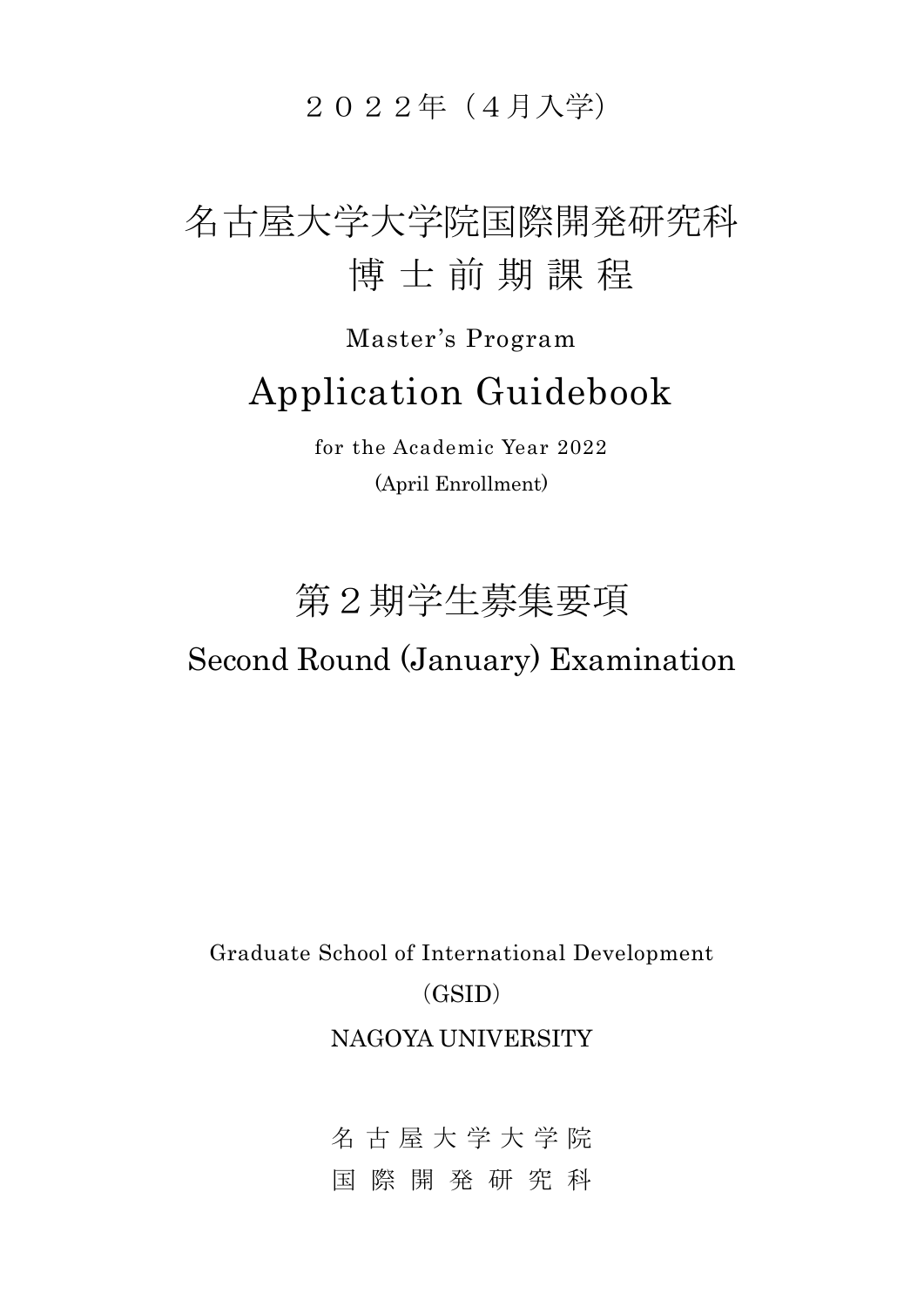| 月     | 日               | 事<br>項                                             | <b>Date</b>            | <b>Events</b>                                                                                                                                                      |
|-------|-----------------|----------------------------------------------------|------------------------|--------------------------------------------------------------------------------------------------------------------------------------------------------------------|
| 4月    | 1日              | 春季休業 (~4日)                                         | April 1                | Spring Holidays (until April 4)                                                                                                                                    |
|       | 5E              | 入学式                                                | April 5                | <b>Spring Entrance Ceremony</b>                                                                                                                                    |
|       | $6 \Box$        | 新入生ガイダンス                                           | April 6                | <b>GSID Orientation for New Students</b>                                                                                                                           |
|       | 9 <sub>1</sub>  | 履修登録確認1回目<br>(新入生除く)                               | April 9                | Class Registration Confirmation (First time) except for new students                                                                                               |
|       | 12 <sub>H</sub> | 春学期授業開始                                            | <b>April 12</b>        | <b>Spring Semester Classes Start</b>                                                                                                                               |
|       | 12日             | 新入生履修登録期間 (~19日13:00まで)                            | April 12               | Class Registration Period for New Students (until 13:00 on April 19)                                                                                               |
|       | 12日             | 在学生履修登録修正期間 (~19日13:00まで)                          | April 12               | Class Registration Correction Period for Current Students (until 13:00                                                                                             |
|       |                 |                                                    |                        | on April 19)                                                                                                                                                       |
|       | 中旬              | 定期健康診断、学修計画書提出                                     | Mid April              | Student Health Checkup and Submission of Research Plan                                                                                                             |
|       | 下旬              | 他研究科履修願(春学期科目)締切                                   | Late April             | Spring Class Registration Deadline of Other Graduate Schools                                                                                                       |
|       |                 | 春学期分授業料納入期限                                        |                        | Spring Semester Tuition Fees Payment Deadline                                                                                                                      |
| 5月    | 1日              | 名古屋大学記念日                                           | May 1                  | Nagoya University's Anniversary                                                                                                                                    |
|       | 7日              | 履修登録確認2回目 (新入生含む)                                  | May 7                  | Class Registration Confirmation (Second time) including new students                                                                                               |
|       | 8 <sup>th</sup> | 春学期木曜午後開講授業の授業日                                    | May 8                  | Class Day for Thursdays Afternoon Classes of Spring Semeseter                                                                                                      |
|       | 29日             | 春学期授業予備日                                           | May 29                 | Make-up Class Day for Spring Semester                                                                                                                              |
| 6月    | 10日<br>11日      | 名大祭(10日午後~13日)<br> 9月修了者・博士学位論文提出期限(16時)           | June 10                | University Festival "Meidai-Sai"(10th afternoon to 13th)                                                                                                           |
|       |                 |                                                    | June 11                | PhD Dissertation Submission Deadline for September Graduates (until<br>16:00                                                                                       |
|       | 26日             | 春学期木曜開講授業の授業日                                      | June 26                | Class Day for Thursdays Classes of Spring Semeseter                                                                                                                |
| 7月    | 2E              | 9月修了者·修士学位論文提出期限(16時)                              | July 2                 | Master's Thesis Submission Deadline for September Graduates (until<br>16:00                                                                                        |
|       | $16 \Box$       | 9月修了者・修士学位論文口述試験                                   | July 16                | Master's Thesis Oral Defense for September Graduates                                                                                                               |
|       | 17日             | 春学期金曜開講授業の授業日                                      | July 17                | Class day for Fridays Classes of Spring Semeseter                                                                                                                  |
|       | 22日             | 春学期授業予備日                                           | July 22                | Make-up Class Day for Spring Semeseter                                                                                                                             |
|       | 30日             | │春学期授業終了                                           | July 30                | <b>Spring Semester Classes End</b>                                                                                                                                 |
| 8月    | 8 <sup>th</sup> | 夏季休業(~9月30日)                                       | August 8               | Summer Holidays (until September 30)                                                                                                                               |
|       | 上旬              | 集中講義(~9月)                                          | Early August           | Intensive lectures (until September)                                                                                                                               |
| 9月    | 15日             | 在学生履修登録入力期間 (~21日17:00)                            |                        | September 15   Class Registration Period for Current Students (until 17:00 on<br>September 21)                                                                     |
|       | 27日             | 9月修了者・修了式                                          | September 27           | Graduation Ceremony for September Graduates                                                                                                                        |
|       | 29日             | 10月入学者・新入生ガイダンス                                    |                        | September 29 GSID Orientation for New Students enrolled in October                                                                                                 |
|       | 29日             | 履修登録確認1回目 (新入生除く)                                  |                        | September 29   Class Registration Confirmation (First time) except for new students                                                                                |
| 10月   | 1日              | 秋季入学式                                              | October 1              | <b>Fall Entrance Ceremony</b>                                                                                                                                      |
|       | 4日              | 秋学期授業開始                                            | <b>October 4</b>       | <b>Fall Semester Classes Start</b>                                                                                                                                 |
|       | 4E<br>4E        | 新入生履修登録 (~11日13:00まで)<br>在学生履修登録修正期間 (~11日13:00まで) | October 4<br>October 4 | Class Registration Period for New Students (until 13:00 on October 11)<br>Class Registration Correction Period for Current Students (until 13:00<br>on October 11) |
|       | 上旬              | 他研究科履修願(秋学期科目)締切                                   |                        | Early October   Fall Class Registration Deadline of Other Graduate Schools                                                                                         |
|       | 25日             | 履修登録確認2回目 (新入生含む)                                  | October 25             | Class Registration Confirmation (Second time) including new students                                                                                               |
|       | 下旬              | 秋学期分授業料納入期限                                        | Late October           | <b>Fall Semester Tuition Fees Payment Deadline</b>                                                                                                                 |
| 11月   | 20日             | 秋学期授業予備日                                           | November 20            | Make-up Class Day for Fall Semester                                                                                                                                |
|       | 29日             | 秋学期水曜開講授業の授業日                                      | November 29            | Class Day for Wednesdays Classes of Fall Semeseter                                                                                                                 |
| 12月   | 10日             | 3月修了者·博士学位論文提出期限(16時)                              | December 10            | PhD Dissertation Submission Deadline for March Graduates (until                                                                                                    |
|       | 25日             | 年末授業最終日、秋学期金曜開講授業の授業日                              | December 25            | 16:00<br>Last Class day of 2021, Class Day for Fridays Classes of Fall<br>Semeseter                                                                                |
|       | 28日             | 冬季休業(~1月7日)                                        | December 28            | Winter holidays (until January 7)                                                                                                                                  |
| 2022年 | 7日              | 3月修了者·修士学位論文提出期限(16時)                              | January 7              | Master's Thesis Submission Deadline for March Graduates (until<br>16:00                                                                                            |
| 1月    | 11E             | 年始授業開始日                                            | January 11             | <b>Classes Start</b>                                                                                                                                               |
|       | 22日             | 秋学期授業予備日                                           | January 22             | Make-up Class Day for Fall Semester                                                                                                                                |
|       | 25E             | │秋学期授業終了                                           | <b>January 25</b>      | <b>Fall Semester Classes Ends</b>                                                                                                                                  |
|       | 31日             | 3月修了者・修士学位論文口述試験                                   | January 31             | Master's Thesis Oral Defense for March Graduates                                                                                                                   |
| 3月    | 中旬              | 授業料免除申請締切(2022年度分)                                 | Mid March              | Tuition Fee Exemption Application Deadline (for AY2022)                                                                                                            |
|       | 25日             | 修了式·学位授与式                                          | March 25               | <b>Graduation Ceremony for March Graduates</b>                                                                                                                     |

### 2021年度学年暦 **Academic Calendar 2021**

※2019年度入学以前の在学生については、履修登録の手続日程が上記とは異なります。詳細については別途通知します。

For students enrolled before the 2019 academic year, the class registration dates are different from the above. Details will be announced separately.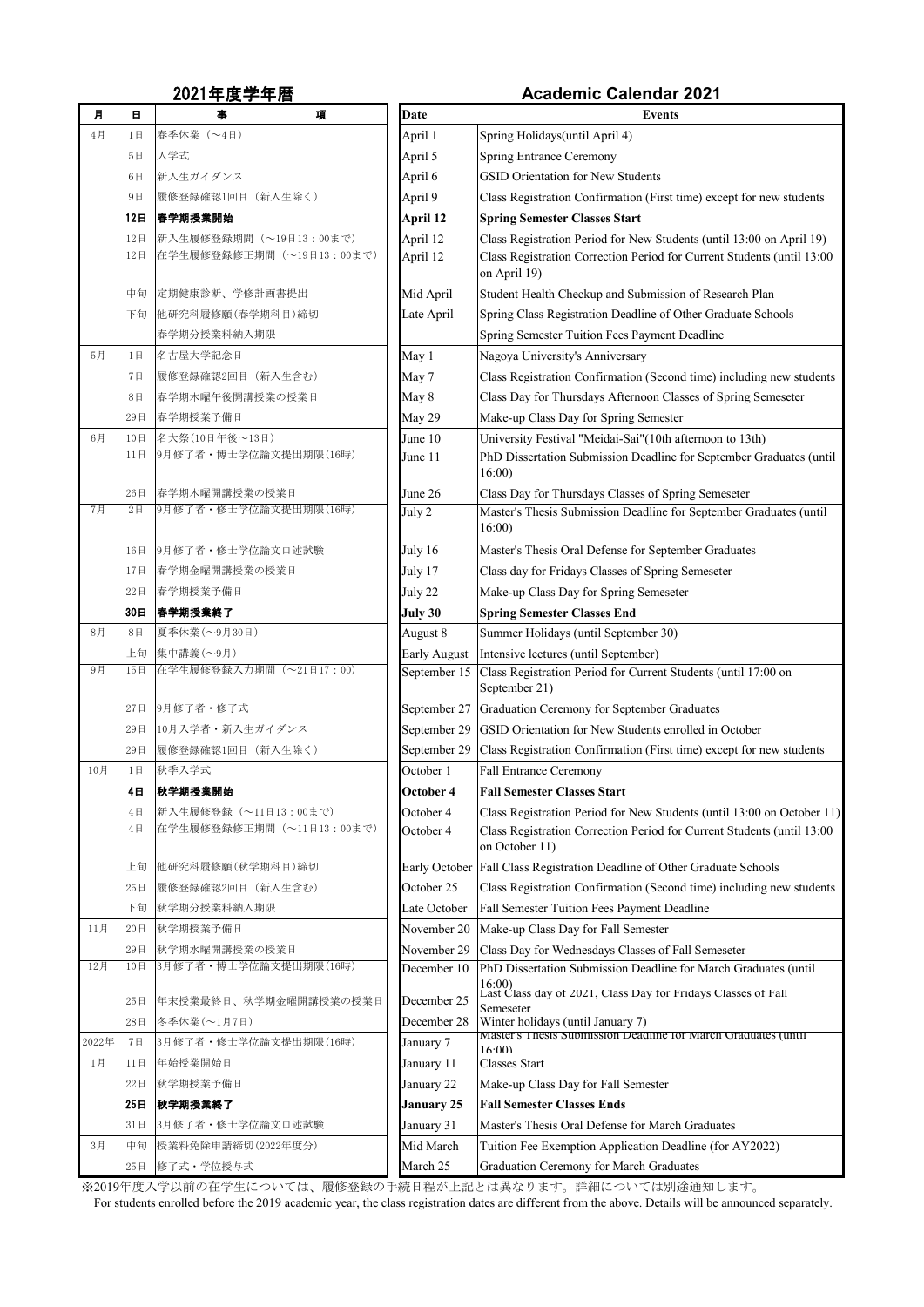名古屋大学大学院国際開発研究科 博士前期課程

### アドミッション・ポリシー

### (入学者受入方針)

本研究科では「国際開発研究科のミッション」に示された理念・目標のもとに,自立的 研究・実務能力を備え,国際開発協力の進展に資する研究者及び高度専門職業人を養成し ています。

本研究科では,研究科のミッションを達成するため,以下の人材を求めます。

- ① 国際社会・各国政府・市民が直面する諸課題について幅広い関心をもち,特定の課題に対し, 社会科学の手法を用いて多角的視点から学ぶ意欲をもつ人
- ② それぞれの国や地域の実情を踏まえ,各国の国づくりや地域づくりに貢献する意欲をもつ 人
- ③ 世界各国の政府・大学,国際機関,企業,NGO,市民とのネットワークに参加し,持続可 能な開発と公正な社会の実現をともに実現する意欲をもつ人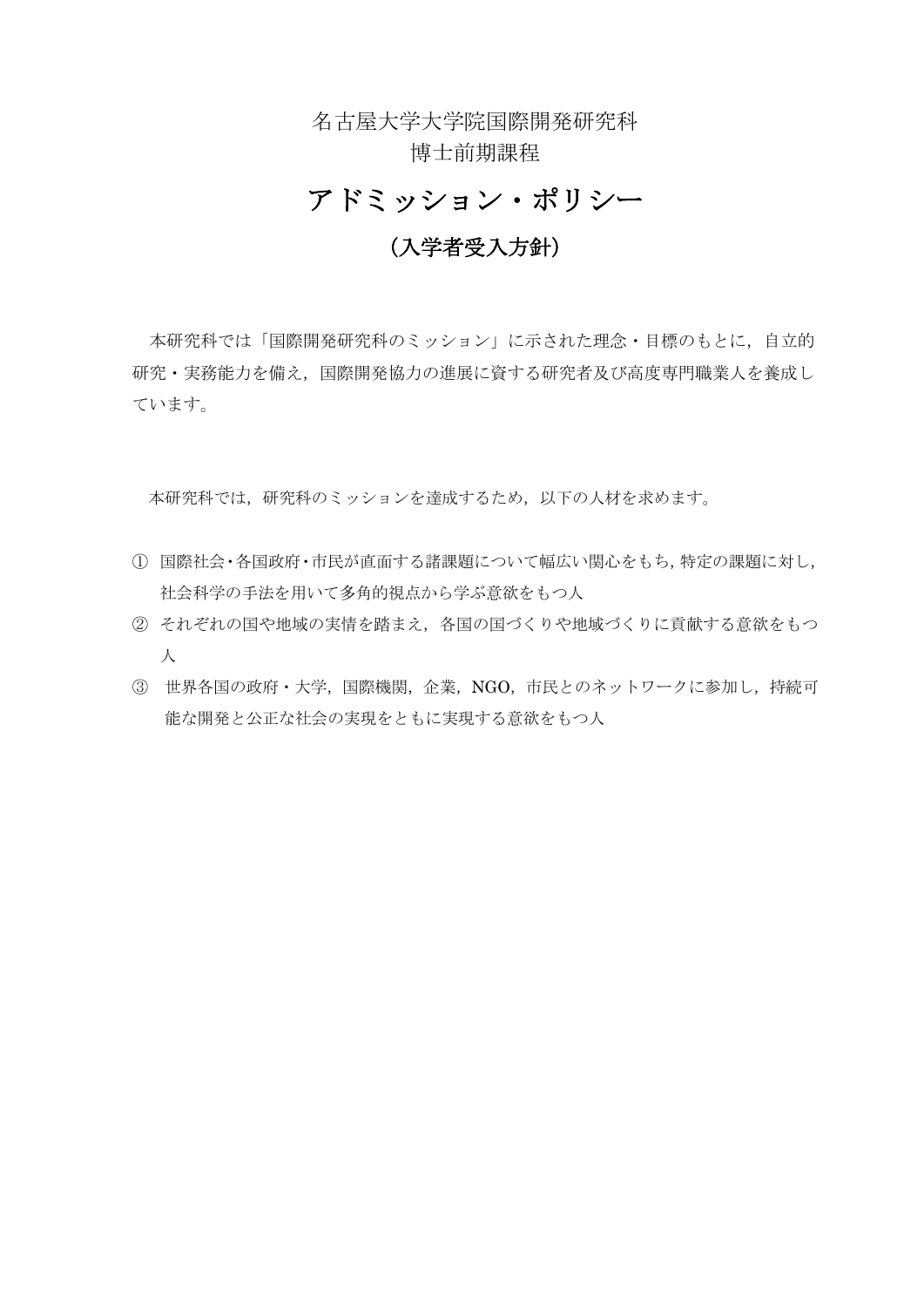#### 2022 年度 博士前期課程第2期学生募集要項(4月入学)

2022 年度本研究科博士前期課程に入学させる学生を下記により募集する。

#### 1.募 集 人 員

国際開発協力専攻 12 名程度

#### 2.願書受付期間

 $2021 \n \n \n \n 12 \n \n 16 \n \n 17 \n \n 16 \n \n 10 \n \n 17 \n \n 10 \n \n 17 \n \n 10 \n \n 19 \n \n 10 \n \n 10 \n \n 10 \n \n 10 \n \n 10 \n \n 10 \n \n 11 \n \n 10 \n \n 10 \n \n 11 \n \n 12 \n \n 13 \n \n 14 \n$ 提出方法はメール添付と書留郵便による。詳細は p.5 の「提出物チェックシート」を確認のこ と。12月10日(金)午後4時(日本時間)までに到着したものに限り受理する。

#### 3.選考実施の方法と日程

#### (1) 書類審査

 提出された書類に基づいて,書類審査を行う。審査の結果,口述試験に進めるかどうかについて, 2022 年 1 月 14 日(金)までに電子メールにより個別に通知する。

(2) 口述試験:2022 年 1 月 27 日(木)または 28 日(金)

オンラインにより実施する。事前の接続テストを口述試験の約 1 週間前までに行う。詳細について は, 電子メールにより通知する。

#### ※不測の事態が発生した場合の諸連絡

災害や感染症の流行等により、試験日程や選考方法等に変更が生じた場合は、次のホームページ 等により周知するので,出願前や受験前は特に注意すること。 ◇国際開発研究科ホームページ https://www4.gsid.nagoya-u.ac.jp

#### 4.合格者発 表

- (1) 発表日 2022 年 2 月 9 日(水)
- (2) 通 知 研究科ウェブサイトに合格者の受験番号を掲載したのち,全員に合否結果通知を郵送 する。(電話による照会には一切応じない。)

#### 5.入 学 手 続

詳細については 3 月上旬に別途通知する。

- (1) 手続書類提出期限 2022 年 3 月 16 日(水)(予定)
- (2) 入学時に要する学生納入金
	- ① 入学料 282,000 円
	- ② 授業料 6 か月分(2022 年 4 月-2022 年 9 月) 267,900 円(年額 535,800 円)
- (注1) 他の大学の学籍を有する者は原則として入学が許可されない。ただし,事情により許可される 場合があるので,入学手続の前に文系教務課・国際開発研究科入試担当に問い合わせること。
- (注2) 入学時及び在学中に学生納入金の改定が行われた場合には,改定時から新たな学生納入金が 適用される。
- (注3)合格者のうち,有職者については入学手続時に所属長の承諾書または承諾書に代わる自己責任 を明確にした書類の提出を求める。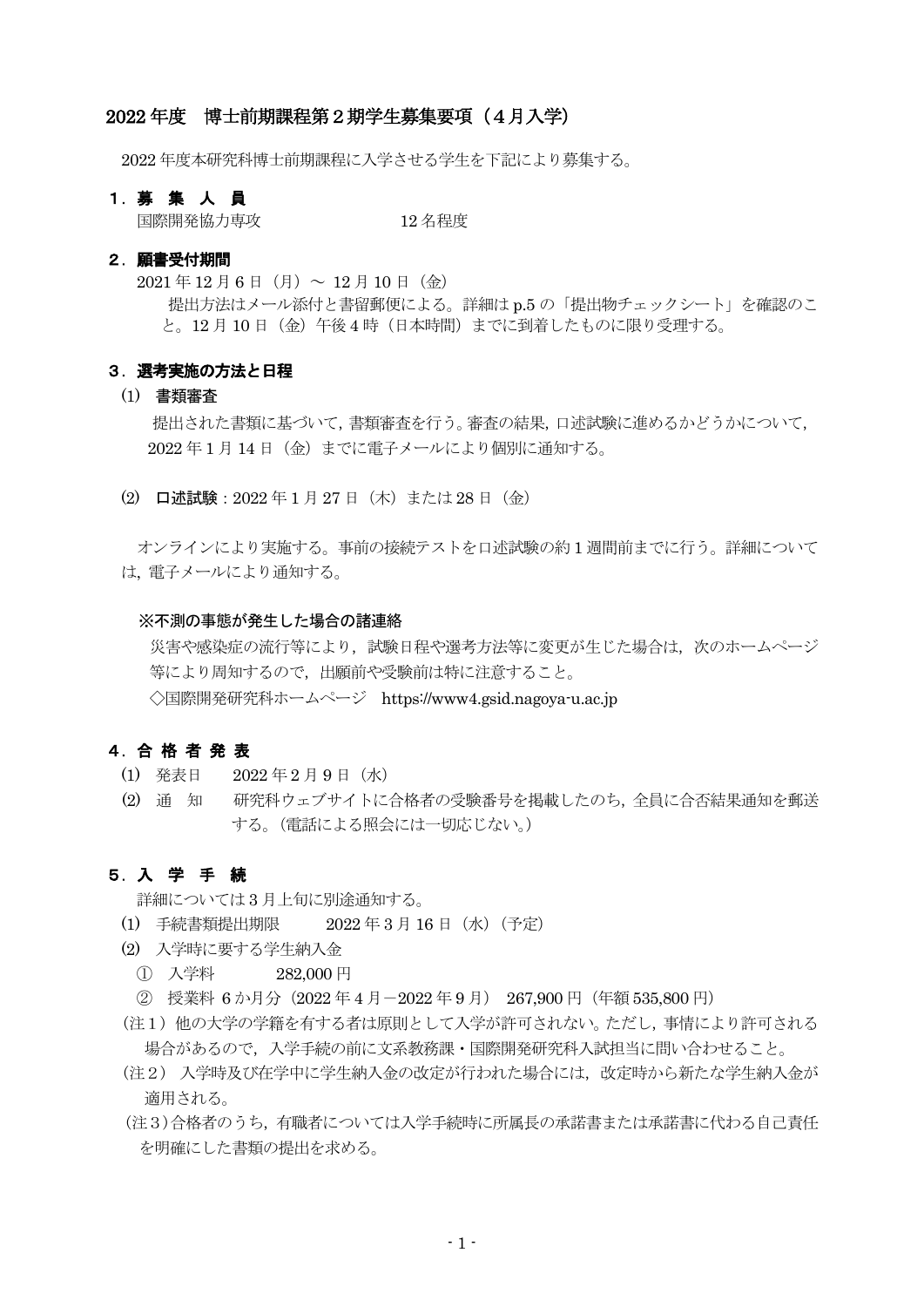#### 6.そ の 他

(1) 出願手続後は,書類の変更及び検定料の返付はしない。提出された書類は返却しない。 (2) 出願にあたって提供された氏名,住所その他個人情報は,入学者選抜,合格発表,入学手続及び 入学後の学務業務における学籍・成績管理を行うために利用する。取得した個人情報は適切に管理し, 利用目的以外に使用しない。

#### 7.出 願 資 格

次の各号の一つに該当する者

- ① 日本の大学を卒業した者,又は 2022 年 3 月 31 日までに卒業見込みの者
- ② 学校教育法第 104 条第 7 項第 1 号の規定により学士の学位を授与された者及び 2022 年 3 月 31 日 までに授与される見込みの者
- ③ 外国において学校教育における 16 年の課程を修了した者,又は 2022 年 3 月 31 日までに修了見込 みの者
- ④ 外国の学校が行う通信教育における授業科目を我が国において履修することにより,当該外国の学 校教育における 16 年の課程を修了した者,又は 2022 年 3 月 31 日までに修了見込みの者
- ⑤ 我が国において,外国の大学の課程(その修了者が当該外国の学校教育における 16 年の課程を修 了したとされるものに限る。)を有するものとして当該外国の学校教育制度において位置付けられ た教育施設であって,文部科学大臣が別に指定するものの当該課程を修了した者,又は 2022 年 3 月 31 日までに修了見込みの者
- ⑥ 外国の大学その他の外国の学校(その教育研究活動等の総合的な状況について,当該外国の政府又 は関係機関の認証を受けた者による評価を受けたもの又はこれに準ずるものとして文部科学大臣 が別に指定するものに限る。)において,修業年限が 3 年以上である課程を修了すること(当該外 国の学校が行う通信教育における授業科目を我が国において履修することにより当該課程を修了 すること及び当該外国の学校教育制度において位置付けられた教育施設であって前号の指定を受 けたものにおいて課程を修了することを含む。)により,学士の学位に相当する学位を授与された 者及び 2022 年 3 月 31 日までに授与される見込みの者
- ⑦ 専修学校の専門課程(修業年限が 4 年以上であることその他の文部科学大臣が定める基準を満たす ものに限る。)で文部科学大臣が別に指定するものを文部科学大臣が定める日以後に修了した者及 び 2022 年 3 月 31 日までに修了見込みの者
- ⑧ 文部科学大臣の指定した者(昭和 28 年文部省告示第 5 号)
- ⑨ 本研究科において,個別の入学資格審査により,大学を卒業した者と同等以上の学力があると認め た者で,2022 年 3 月 31 日までに 22 歳に達する者

※上記出願資格⑥,⑧により出願しようとする者は,2021 年 11 月 12 日(金)までに文系教務課・ 国際開発研究科入試担当へ問い合わせること。

※上記出願資格⑨により出願しようとする者は、資格審査を行うので、2021年11月12日(金)ま でに文系教務課・国際開発研究科入試担当へ問い合わせること。

#### 8.出 願 書 類

 入学志願者は次の書類等を取りそろえ,文系教務課・国際開発研究科入試担当あてに提出すること。 出願所定様式は下記のウェブサイトからダウンロードし入手すること。

<https://www4.gsid.nagoya-u.ac.jp/ja/admission/application/>

#### (1) 全員が提出する書類(ダウンロードした所定様式)

 ① 入学志願書 必要事項を入力すること。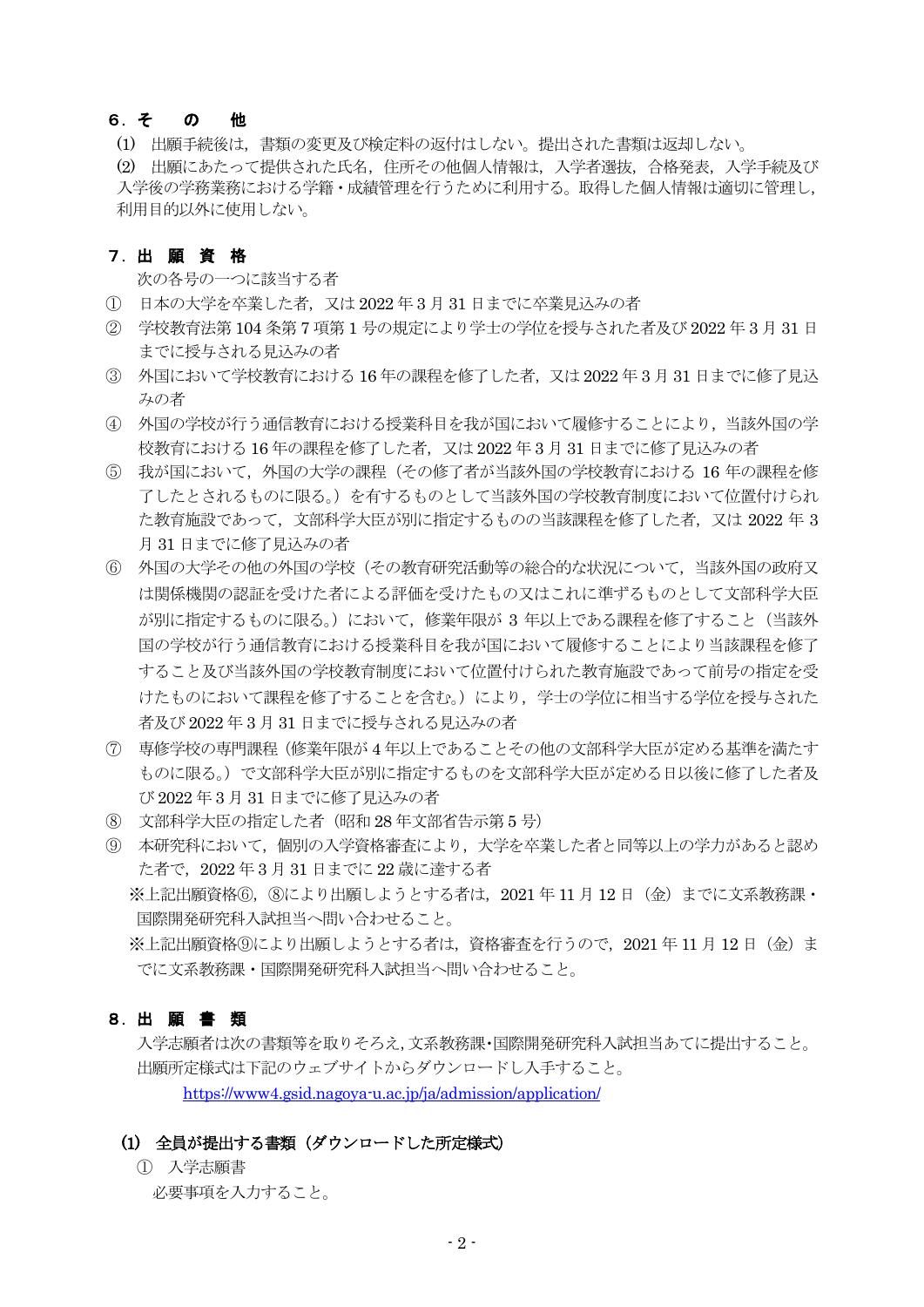② 履歴書

必要事項を入力すること。

③ 写真票

 必要事項を入力すること。写真は,上半身脱帽で正面写し,かつ 3 か月以内に撮影した写真デー タを貼ること。

#### (2) 全員が提出する書類等

④ 成績証明書※

 学位取得にかかわらず,高等学校卒業後に所属した全ての高等教育機関発行のもの。原本に限る。 写し(コピー)は不可。日本語または英語以外の場合はどちらかの言語による翻訳版を添付するこ と。

⑤ 卒業(見込)証明書※

 高等学校卒業後に所属した全ての高等教育機関発行のもの。原本に限る。写し(コピー)は不可。 日本語または英語以外の場合はどちらかの言語による翻訳版を添付すること。

※④,⑤の書類を出身大学から直接提出する場合は,願書受付期間内に文系教務課・国際開発研 究科入試担当へ必着するよう依頼すること。

⑥ 志望理由書※

本研究科を志望する理由を,A4 サイズにて日本語 1500 字以内,英語 600 語以内でまとめるこ と。

- ・もし志望する研究テーマに沿った研究や実務,インターンシップ,ボランティアの経験などが ある場合は明記すること。
- ・もし志望する研究テーマがこれまで主に学んだ学術分野と異なる場合は,その理由を明記する こと。
- ⑦ 研究計画※

A4 サイズにて日本語 4000 字以内,英語 1600 語以内でまとめること。研究題目を付し,以下の 内容について明記すること。

- ・研究テーマとその背景説明。
- ・先行研究を踏まえた学術的意義。
- ・どのようなデータを用い,どのように分析するかなどの手法について。

※⑥,⑦いずれも字数超過の場合は減点対象となる。日本語の場合は文字数,英語の場合は単語 数で字数を計算する。

※提出された文書は、いずれも剽窃チェックを行う。

※⑦について,参照文献リストがある場合や参照文献を脚注で示す場合,それらは字数制限に含 めない。

⑧ 英語能力試験の公式スコアの写し

本研究科の出願に際し、以下に掲げるいずれかの英語能力試験公式スコアの写しを提 出すること。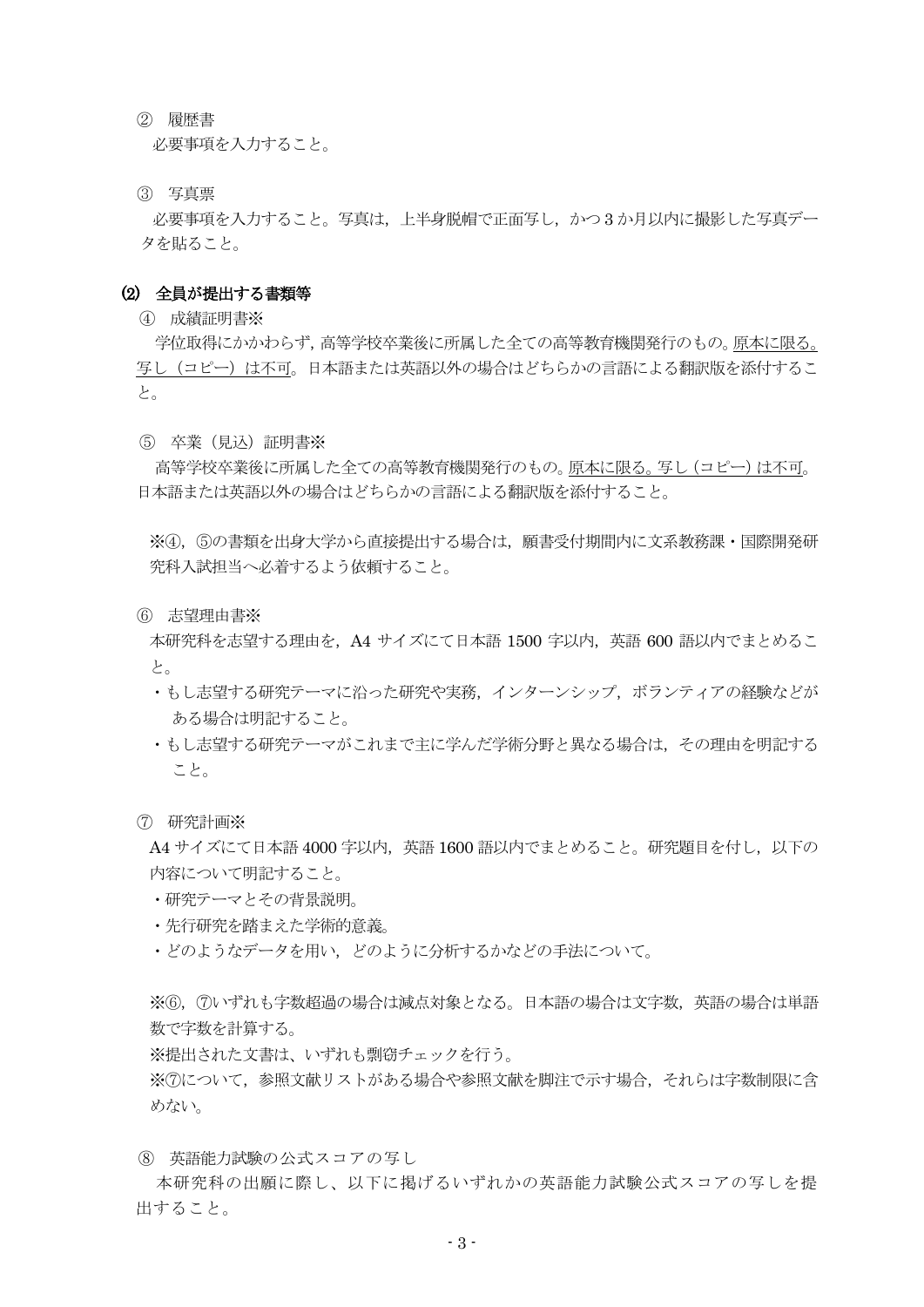| 試験名               | 小区分                     | 可否     | 注                            |
|-------------------|-------------------------|--------|------------------------------|
| <b>TOEFL</b>      | <b>TOEFL iBT</b>        | 受け付ける  |                              |
|                   | TOEFL iBT<br>Home       | 受け付ける  | TOEFL iBT<br>Special<br>Home |
|                   | edition                 |        | edition も可。                  |
|                   | <b>TOEFL Essentials</b> | 受け付ける  |                              |
| The revised TOEFL |                         | 受け付ける  |                              |
|                   | Paper-delivered Test    |        |                              |
|                   | <b>TOEFL ITP</b>        | 受け付けない |                              |
| <b>IELTS</b>      | <b>IELTS</b>            | 受け付ける  |                              |
|                   | <b>IELTS</b> Indicator  | 受け付けない |                              |
| Duolingo          | Duolingo                | 受け付ける  |                              |
| <b>TOEIC</b>      | TOEIC Listening &       | 受け付ける  | 両方の試験スコアを提出するこ               |
|                   | Reading Test            |        | と。一方のみの場合は受験でき               |
|                   | TOEIC Speaking &        |        | ない。                          |
|                   | Writing Tests           |        |                              |
|                   | TOEIC Listening &       |        |                              |
|                   | Reading<br>IP<br>Test   | 受け付けない |                              |
|                   | (Online)                |        |                              |
|                   | TOEIC<br><b>Bridge</b>  |        |                              |
|                   | Listening & Reading     | 受け付けない |                              |
|                   | Test                    |        |                              |
|                   | TOEIC<br><b>Bridge</b>  |        |                              |
|                   | Speaking & Writing      | 受け付けない |                              |
|                   | <b>Tests</b>            |        |                              |

上記以外の英語スコアは受け付けない。

・いずれのスコアにおいても,出願期間の初日を基準日とし,試験日から 5 年以内のス コアのみ受け付ける。

・いかなる理由によっても,上記の要件を満たすスコアの提出がなければ受験できない こととする。「受験が困難であった」,「英語を母語とする」,または「英語を教授言語と する学校に通っていた」等の理由によりスコア提出を免除することはない。

| 試験名                                    | 望ましいスコア |
|----------------------------------------|---------|
| TOEFL iBT (Home Edition を含む)           | 79 以上   |
| The revised TOEFL Paper-delivered Test | 550 以上  |
| <b>TOEFL Essentials</b>                | 8.5 以上  |
| <b>IELTS</b>                           | 6以上     |
| Duolingo                               | 101以上   |
| <b>TOEIC</b>                           | 1600 以上 |
| (Speaking & Writing の合計スコアの 2.5倍       |         |
| +Listening & Reading の合計スコア)           |         |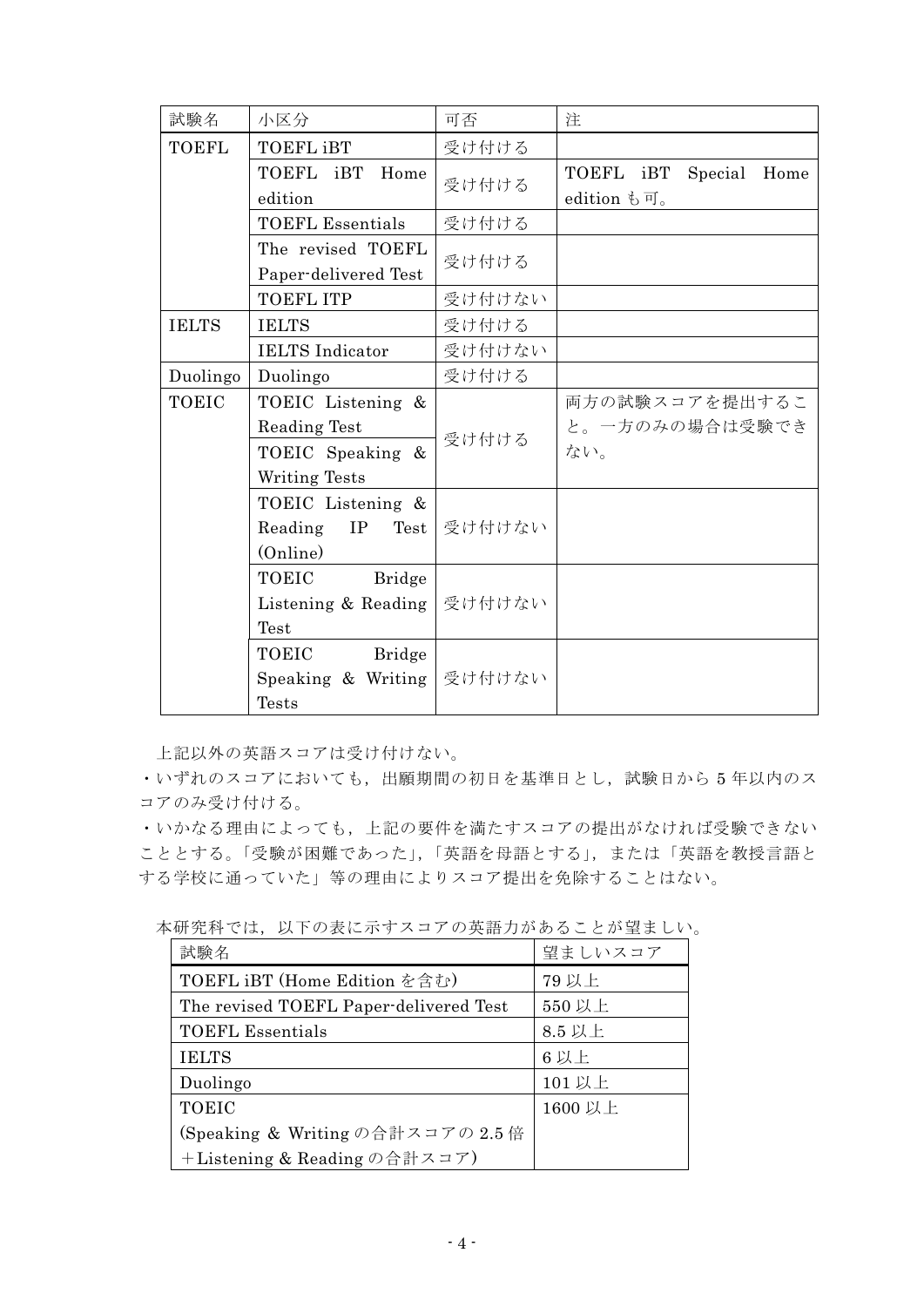⑨ 検定料(30,000 円)の支払いを証明する書類のスキャンまたは写真画像

出願者は検定料を支払わなければならない。支払い方法は,コンビニ払い(日本国内のみ)また はクレジットカード払いとする。詳細は,ウェブサイトに掲載の「検定料の支払い方法について」 を参照のこと。

なお,国費外国人留学生は,検定料を必要としない。他大学から受験する国費外国人留学生は, 「国費外国人留学生証明書」を提出すること。

⑩ 返信用封筒:1 通(合格通知送付用)

長形 3 号封筒 [約 12 cm×23.5 cm] に本人の郵便受け取り用住所, 郵便番号, 氏名を記入し, 切 手〔344 円分〕を貼付する。海外在住の出願者は,国際返信切手券 11 枚を入手して同封するこ と。

国際返信切手を入手できない場合は,文系教務課・国際開発研究科入試担当に連絡する こと。その場合、合否通知書はメール添付により送信する。

#### (3) 日本国籍を持っていない者が提出する書類

- ⑪ パスポートの写し 日本国籍を持っていない者は,パスポートの顔写真の載るページの写しを提出すること。
- ⑫ 在留カードの両面の写し

日本国籍を持っていない日本国内居住者は,在留カードの両面の写しを提出すること。

#### (4) 提出が任意の書類

⑬ 推薦書

最終出身大学の指導教員,所属機関の上司などによるもので,推薦者により厳封されたもの。

- ⑭ 自薦書
- ⑮ 社会人としての実務経験または研究歴に関する報告書

 実務家または研究者としての経験を有する場合のみ提出することができる。A4 版用紙に日本語 2,000 字または英語 800 語程度。

⑯ 研究業績または実務経験の成果,⑰ 研究業績の要旨,⑱ 研究業績リスト

 研究テーマに関連する研究業績がある場合は,研究テーマに関連する研究論文等の写し(コピー) 及び論文要旨(日本語 3,000 字または英語 1,200 語程度)を提出することができる。公刊されてい る必要はない。公刊されている場合,公刊を証する表紙等を付すること。その場合,研究業績リス トも提出すること。研究業績リストには,論文の場合,全執筆者名,論文のタイトル,雑誌名,巻 号、最初のページと最後のページ及び出版年を記載すること。未公刊の場合はその旨を明記するこ と。書籍の1章である場合,編者名,章のタイトル,最初のページと最後のページ,出版社及び出 版年を記載すること。書籍の場合,全執筆者名,書籍のタイトル,ページ数,出版社及び出版年を 記載すること。

⑲ 日本語能力試験(JLPT)の成績通知書の写し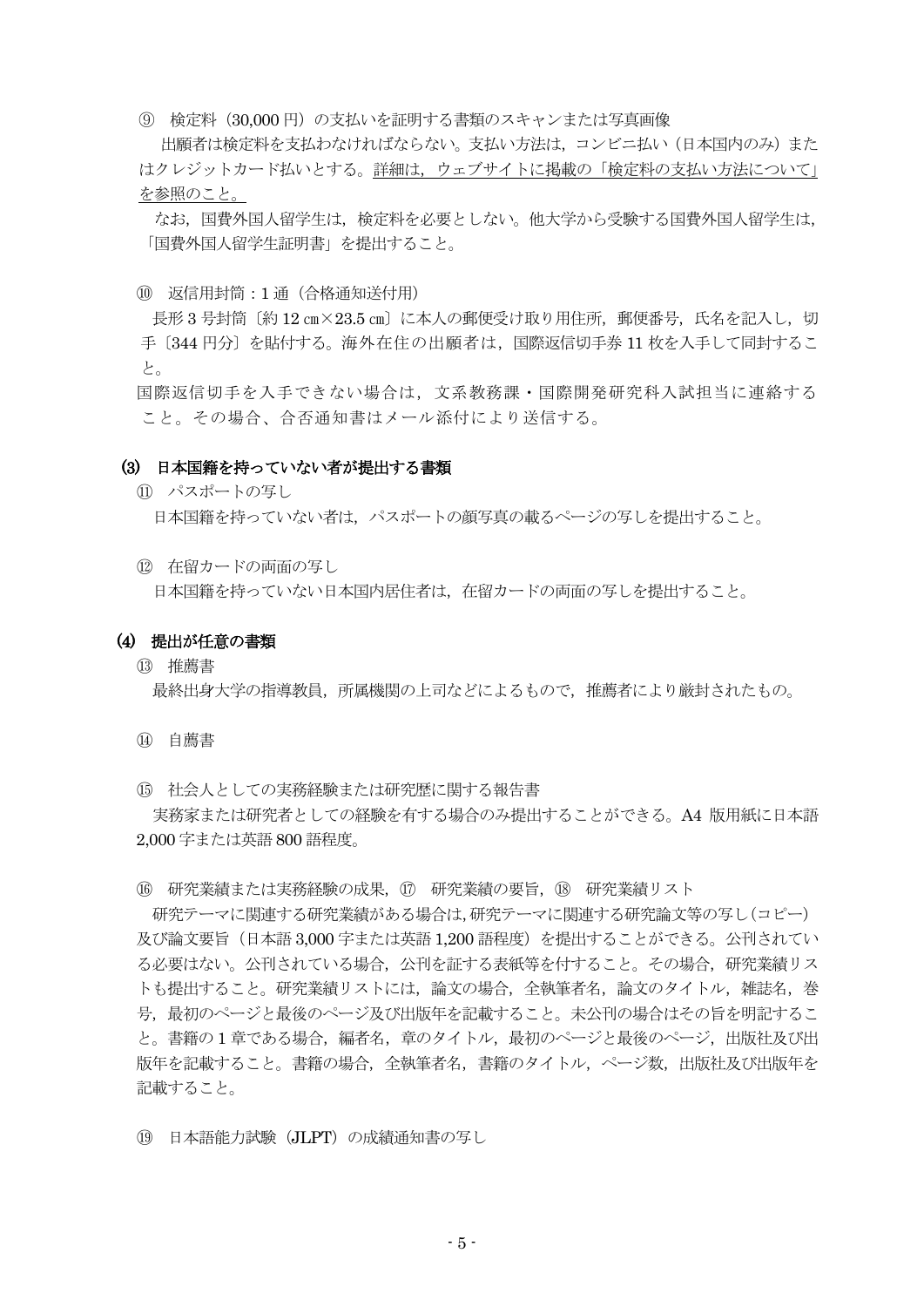#### 9. 提出物チェックシート

|                              | 提出物                              | 対象  | 提出方法  |
|------------------------------|----------------------------------|-----|-------|
| $\circled{1}$                | 入学志願書                            | 全員  | Email |
| $\circled{2}$                | 履歴書                              | 全員  | Email |
| $\circled{3}$                | 写真票·受験票                          | 全員  | Email |
| $\circled{4}$                | 成績証明書 (原本)                       | 全員  | 郵送    |
| $\circledS$                  | 卒業(見込)証明書(原本)                    | 全員  | 郵送    |
| $\circledS$                  | 志願理由書                            | 全員  | Email |
| $\circledcirc$               | 研究計画書                            | 全員  | Email |
| $\circledS$                  | 英語能力試験の公式スコアの写し                  | 全員  | Email |
| (9)                          | 検定料 (30,000円) の支払いを証明する書類のスキャンまた | 該当者 | Email |
|                              | は写真画像                            |     |       |
| $\circledR$                  | 返信用封筒: 1 通 (344 円分の切手を貼ること。日本国外在 | 全員  | 郵送    |
|                              | 住者は、国際返信切手券11枚を同封すること。)          |     |       |
| $\textcircled{1}$            | パスポートの写し                         | 外国人 | Email |
| $\circled{1}$                | 在留カードの両面の写し                      | 外国人 | Email |
| $\circled{1}$                | 推薦書                              | 任意  | 郵送    |
| $\circled{4}$                | 自薦書                              | 任意  | 郵送    |
| $\overline{\textbf{(b)}}$    | 社会人としての実務経験または研究歴に関する報告書         | 任意  | Email |
| $\circledR$                  | 研究業績または実務経験の成果                   | 任意  | Email |
| $\left( \overline{1}\right)$ | 研究業績の要旨                          | 任意  | Email |
| $\circledR$                  | 研究業績リスト                          | 任意  | Email |
| $\overline{19}$              | 日本語能力試験 (JLPT) の成績通知書の写し         | 任意  | Email |

●<br>ここに√をいれる。

#### <注意事項>

- (1) 出願期限(2021 年 12 月 10 日(金)日本時間午後 4 時)に必要書類が届かなかったり,検定料の 支払いが完了しなかった場合,出願は無効となる。
- (2) 提出方法について,上記一覧にて郵送方法が「Email」となっているものは電子ファイル(PDF フ ァイルまたは MS Word ファイル)をgsidexam@adm.nagoya-u.ac.jp あてに送付すること。件名欄 には志願者氏名を書くこと。「郵送」となっているものは書留郵便で郵送すること。
- (3) 出願書類の受理及び受験番号については 12 月 13 日(月)以降に準備が整い次第,電子メールに より通知する。
- (4) 提出された文書は,いずれも剽窃チェックを行う。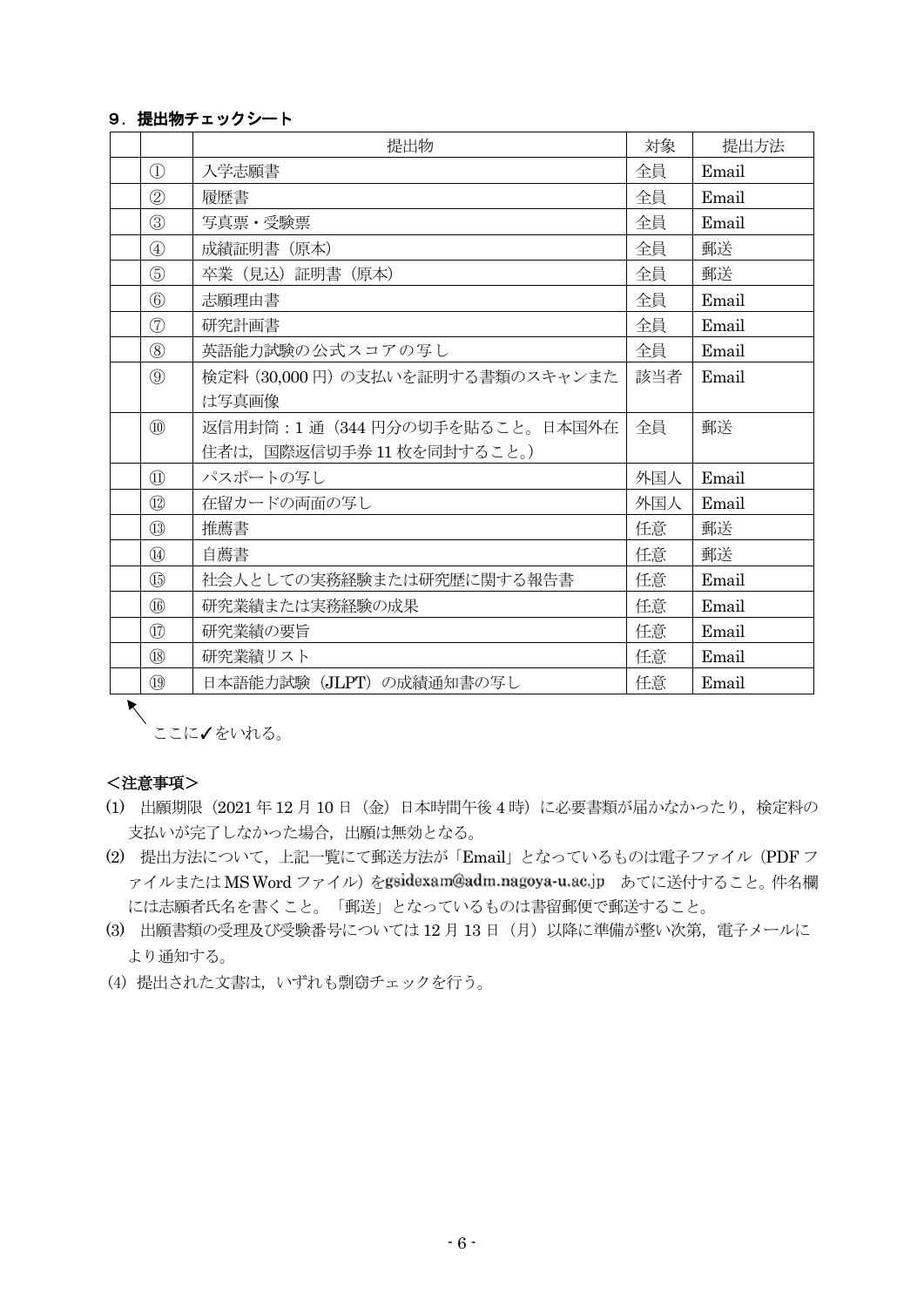#### 10. 障がいのある者等で,受験上の特別な配慮を必要とする者

#### (1) 特別な配慮に関する相談

障がいのある者等で,受験上の特別な配慮を必要とする者は,出願に先立ち,以下によりあらかじめ 文系教務課・国際開発研究科入試担当と相談すること。

- (1) 相談の時期: 2021 年 11 月 12 日(金)午後 4 時(日本時間)まで
- (2) 提出書類
	- 以下の書類を提出すること。
	- ⑳ 障がい等の状況及び必要とする受験上の配慮を記した要望書 障がい等の状況及び必要とする受験上の配慮を具体的に記載したもの。A4 判用紙に横書で 記入すること。様式は自由。
	- ㉑ 医師の診断書

障がい等に関する医師の診断書。受診日から 3 か月以内のもの。写し (コピー) でもかまわ ない。

 ㉒ その他の書類 上記以外の書類を適宜添付してよい。

なお,入学後の修学に関して相談の希望がある場合,出願期間終了日時までに問い合わせること。

#### (2) 出 願

文系教務課・国際開発研究科入試担当と相談のうえ,出願することができる。出願手続は p.4 を参照 のこと。

#### ―――――――――――――――――――――――――――――――――――――――――――― 提出物チェックシート

|  | 20                        | 、等の状況及び必要とする受験上の配慮を記した要望書<br>障がい | 仝昌<br>$\overline{ }$ |  |  |
|--|---------------------------|----------------------------------|----------------------|--|--|
|  | $\textcircled{1}$         | 医師の診断書                           | 全冒                   |  |  |
|  | $^\text{\textregistered}$ | )書類<br>その他の                      | 任意                   |  |  |
|  |                           |                                  |                      |  |  |

ヽ<br><sup>ヽ</sup>゙゠゠に**ノ**をいれる。